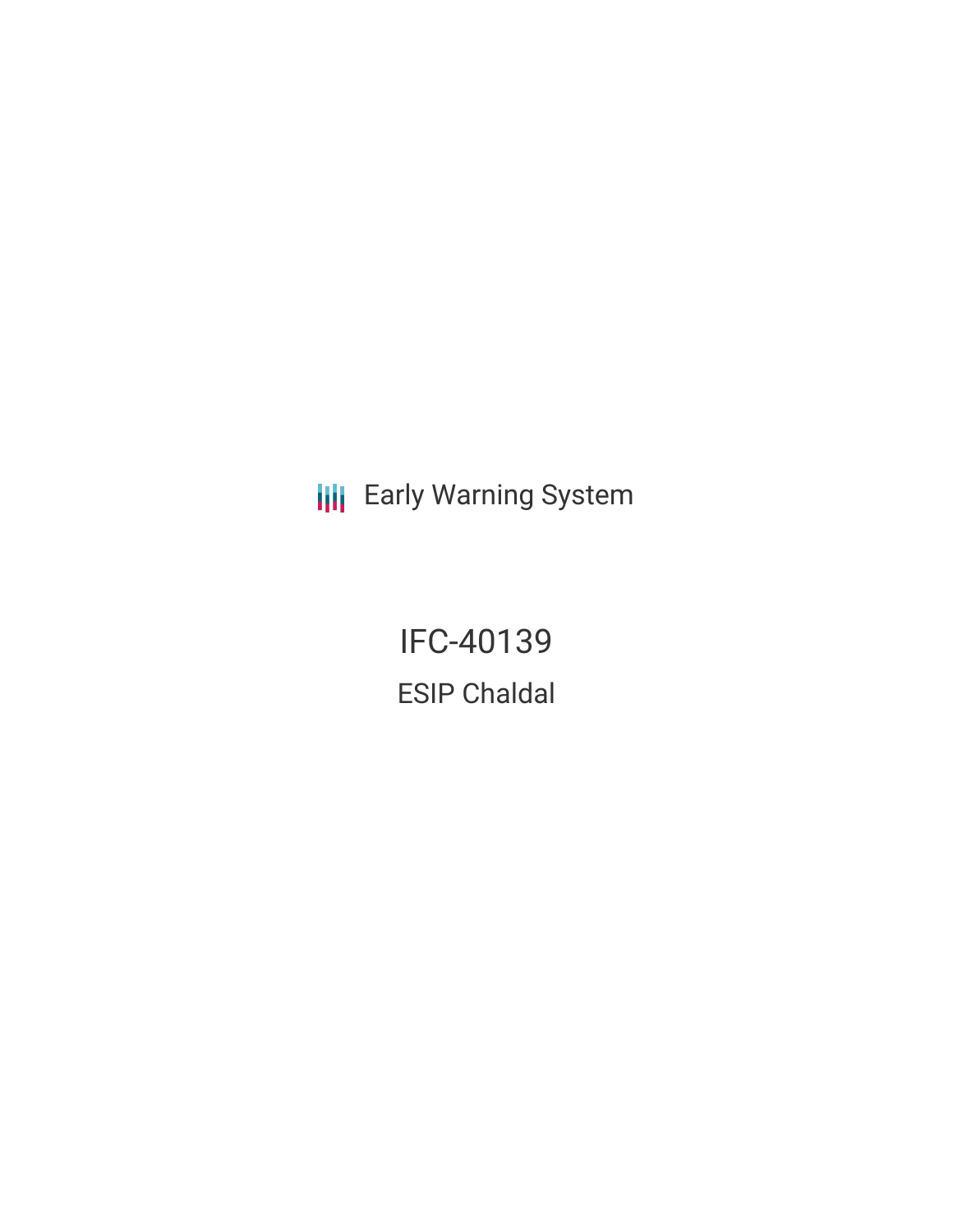# **Quick Facts**

| <b>Countries</b>               | Bangladesh                              |
|--------------------------------|-----------------------------------------|
| <b>Financial Institutions</b>  | International Finance Corporation (IFC) |
| <b>Status</b>                  | Active                                  |
| <b>Bank Risk Rating</b>        | B                                       |
| <b>Voting Date</b>             | 2017-12-19                              |
| <b>Borrower</b>                | Chaldal INC                             |
| <b>Sectors</b>                 | Finance                                 |
| <b>Investment Type(s)</b>      | Equity                                  |
| <b>Investment Amount (USD)</b> | $$3.00$ million                         |
| <b>Project Cost (USD)</b>      | $$6.00$ million                         |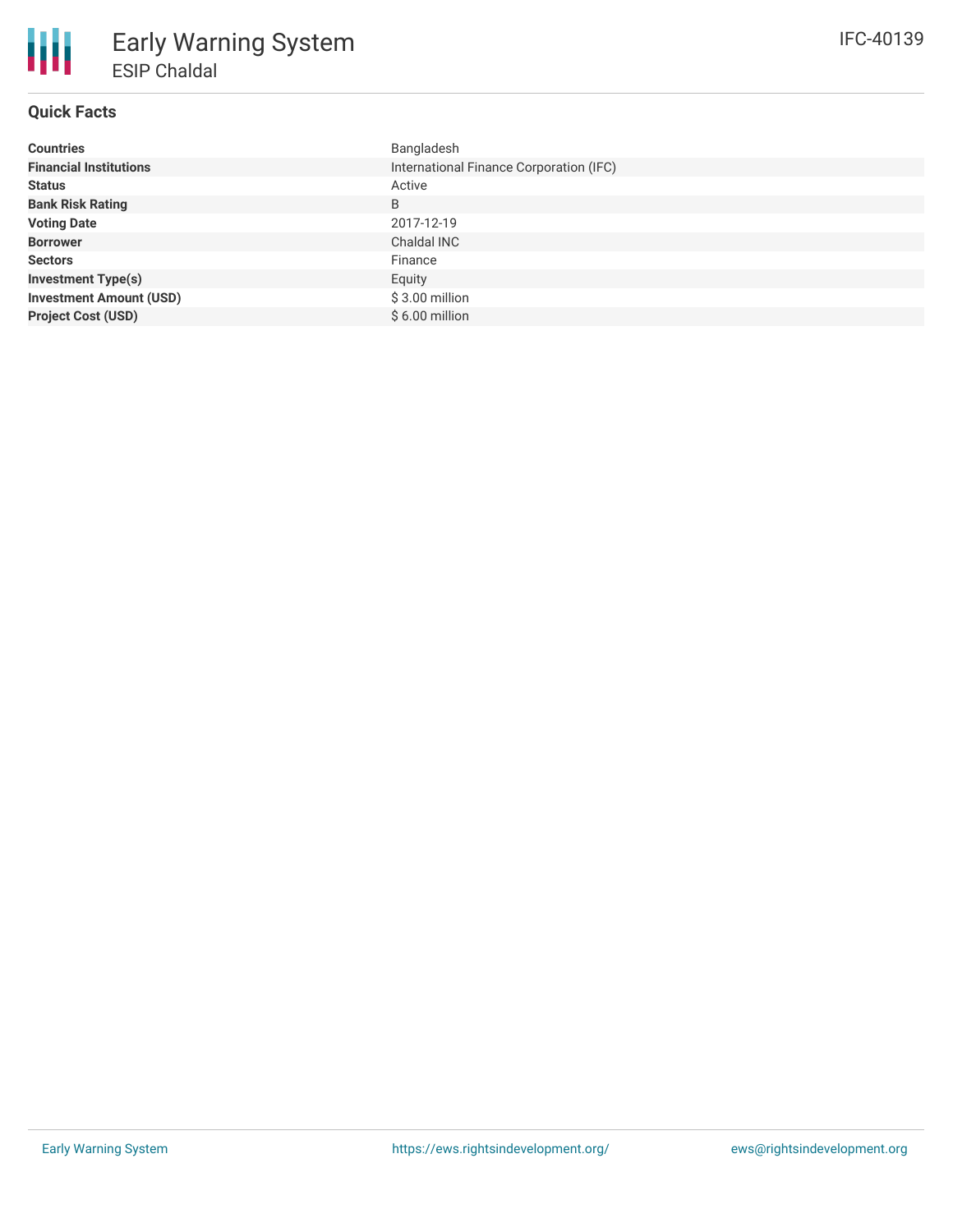

# **Project Description**

This project finances the expansion of Chaldal; a company that does online grocery delivery in Bangladesh.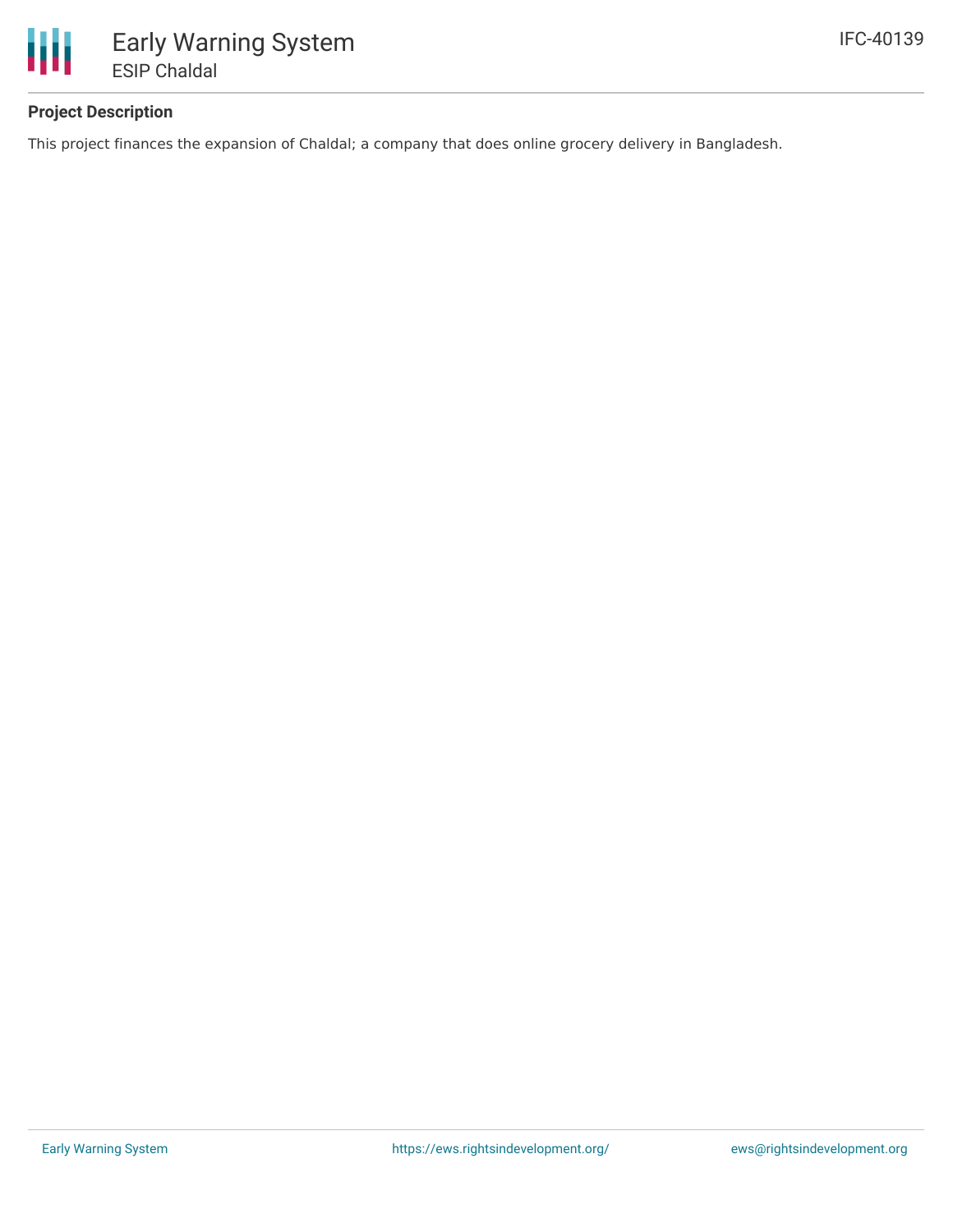## **Investment Description**

• International Finance Corporation (IFC)